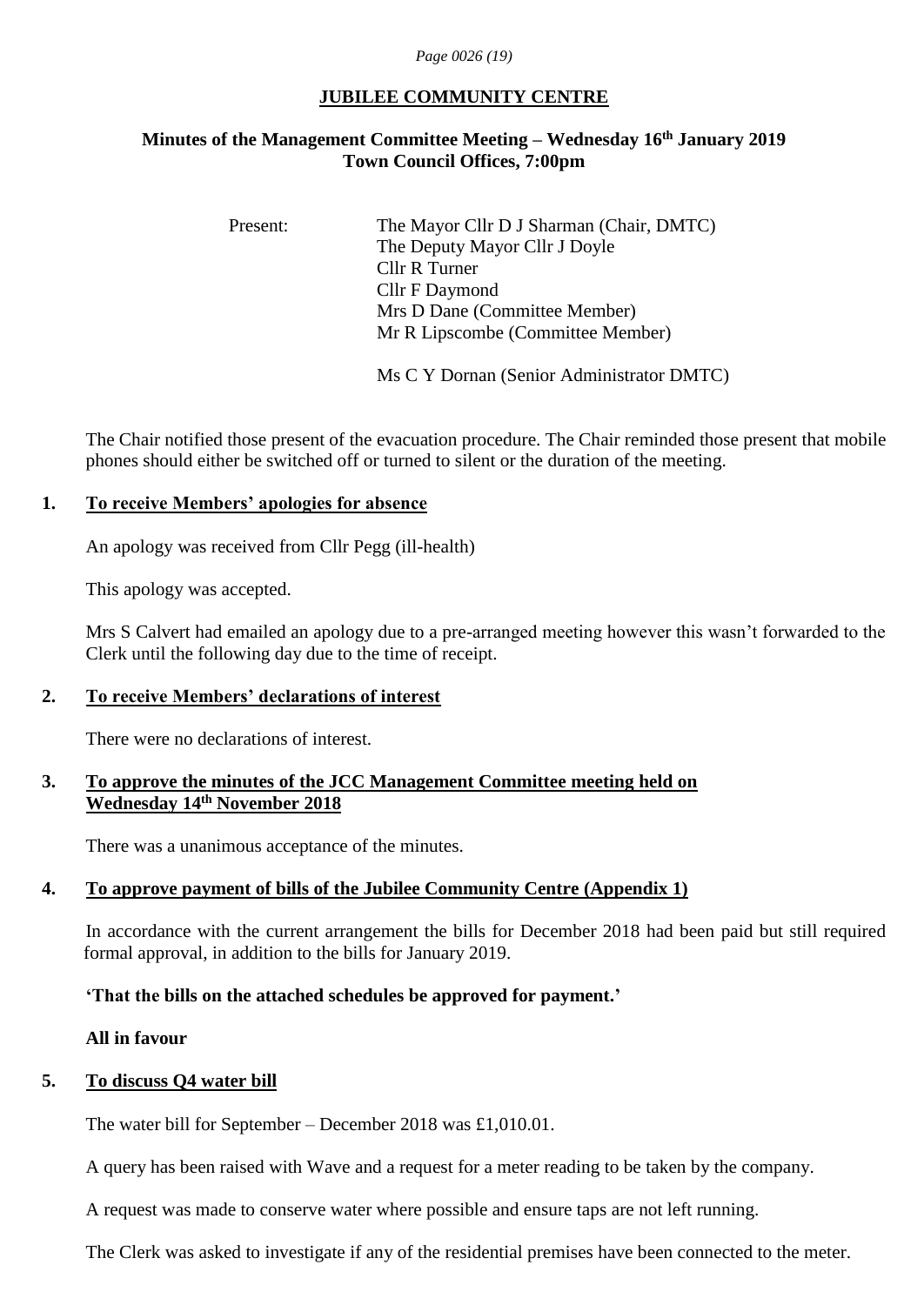#### **6. To discuss Q4 Telephone Bill**

The telephone bill for December 2018 was £52.34. The line rental is £29.90 plus VAT. Call costs are £13.72 plus VAT.

We recover £15.00 per quarter from users at present.

The Clerk was asked to enquire about a different package with BT and look at alternative providers and bring the information to the next meeting.

# **7. To discuss the request for new tables**

The maintenance team have looked through the tables and confirm that although they are showing wear and tear they remain fit for purpose. Mrs Dane confirmed that she did not see an immediate need to replace the ones she uses.

#### **8. To receive Bank Reconciliation account for November and December 2018 (Appendix 2)**

The accounts show a surplus position in November and December 2018.

November 2018  $\text{\textsterling}63.51$  (Excluding the DMTC Grant)

December 2018 £2,901.37

The surplus was recorded in December 2018 was predominantly due to deposits for 2019 fixtures.

#### **9. To receive update on current usage**

There has been an uptake in users with 2 new regular weekly bookings and another interested party for a Wednesday evening.

It was noted that one user had lost their space due to the Office not receiving the Booking Forms for 2019.

# **10. To obtain an update on £5,000 2018 / 2019 Grant requested from Downham Market Town Council**

The Clerk informed the Committee that the Grant application had been successful and the cheque for £5,000 had been banked at the end of November 2018.

# **11. To discuss and agree actions to be taken in respect of JCC Roadway**

a) donation of 5 tonnes of gravel from Frimstone for JCC Roadway

# **Agreed to accept with many thanks All in favour**

b) purchase of additional gravel for JCC Roadway at circa £22 plus VAT per tonne

# **Agreed to purchase up to an additional 5 tonne to be advised by Holly Landscape All in favour**

c) work to be completed by Holly Landscape at a cost of £375 plus VAT for up to 6 tonne or £575 plus VAT for up to 12 tonne

 **A sum of up to £575 plus VAT was agreed to be spent All in favour**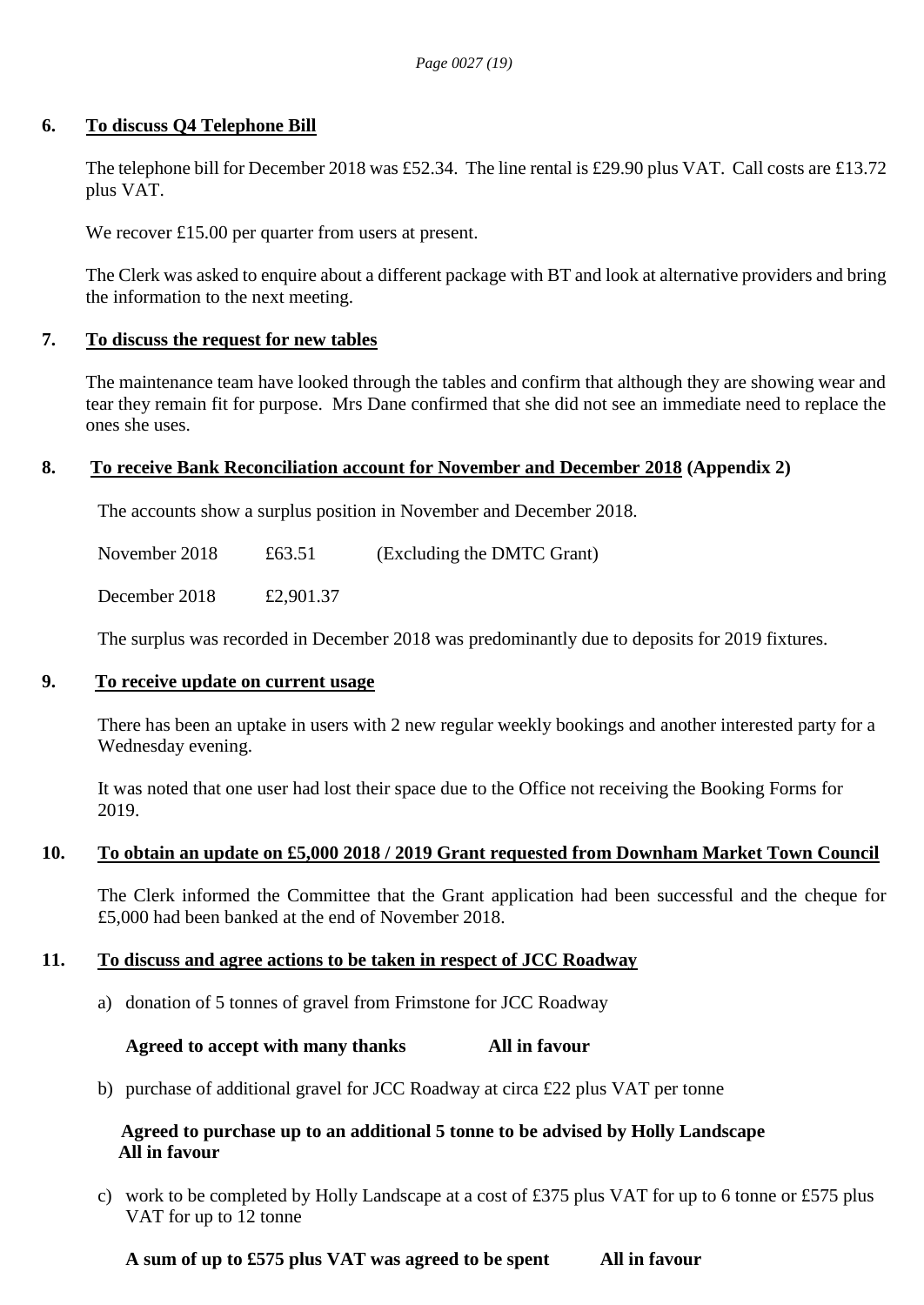*Page 0028 (19)*

#### **12. To discuss and agree action regarding maintenance issues**

The Committee agreed that there were no new maintenance issues to consider.

The gutters had been repaired since the November 2018 meeting.

#### **13. To receive an update on the future development of the Jubilee Community Centre**

Cllr Sharman gave an update regarding the discussions with the Borough Council.

There had been no further movement with the negotiations.

It has been decided that the footings work would be completed to protect the Planning Permission, but no major works were currently planned in 2019.

#### **1. To receive an update from JCC user groups**

- i) Scout Hut No representative.
- ii) Boxing Club No representative.
- iii) DADS No representative.
- iv) Football Club Mr Lipscombe confirmed he has received the gate key. There are no issues. Cllr Sharman thanked Mr Lipscombe for his work with the Committee.
- v) Silverdale Centre Mrs Dane confirmed she had no issues to raise.
- vi) Clever Clogs No representative.

#### **15. To discuss and agree removal of Alcohol License on building**

The current Designated Premises Supervisor (DPS) is no longer involved with the Jubilee Community Centre and it is appropriate to remove them as the DPS.

It was decided that another DPS was not required as hirers can apply for a temporary licence should an event require it and therefore appropriate for the Alcohol License to be removed in totality.

The Licensing Officer from Environmental Health & Housing confirmed on 03 January 2019 that the Committee can apply to vary the licence via a minor variation. Once removed the Committee will receive the fee exemption as a community premises and therefore no annual fee would be payable.

# **16. To discuss anti-social behaviour at Skate Park**

Anti-social behaviour continues and should be reported to the police as the youths are now entering the area once locked by climbing over the fence. This is considered to be trespass.

# **17. Discuss request for a mix recycling bin at a cost of circa £12 per month including VAT**

This was approved by the Committee and will be organised by the Clerk.

# **18. Discuss End of Year Return to HMRC due 31 January 2019**

The End of Year Return will be submitted by 18.01.2019

Cllr Sharman confirmed that Planning Permission would be required to extend the ATC Hut. It was suggested that it be extended at the side rather than the back so it did not interfere with the Football pitch. The decision on whether to proceed will be held until we know whether the Boxing Club numbers remain stable following the issues in the summer with the heat.